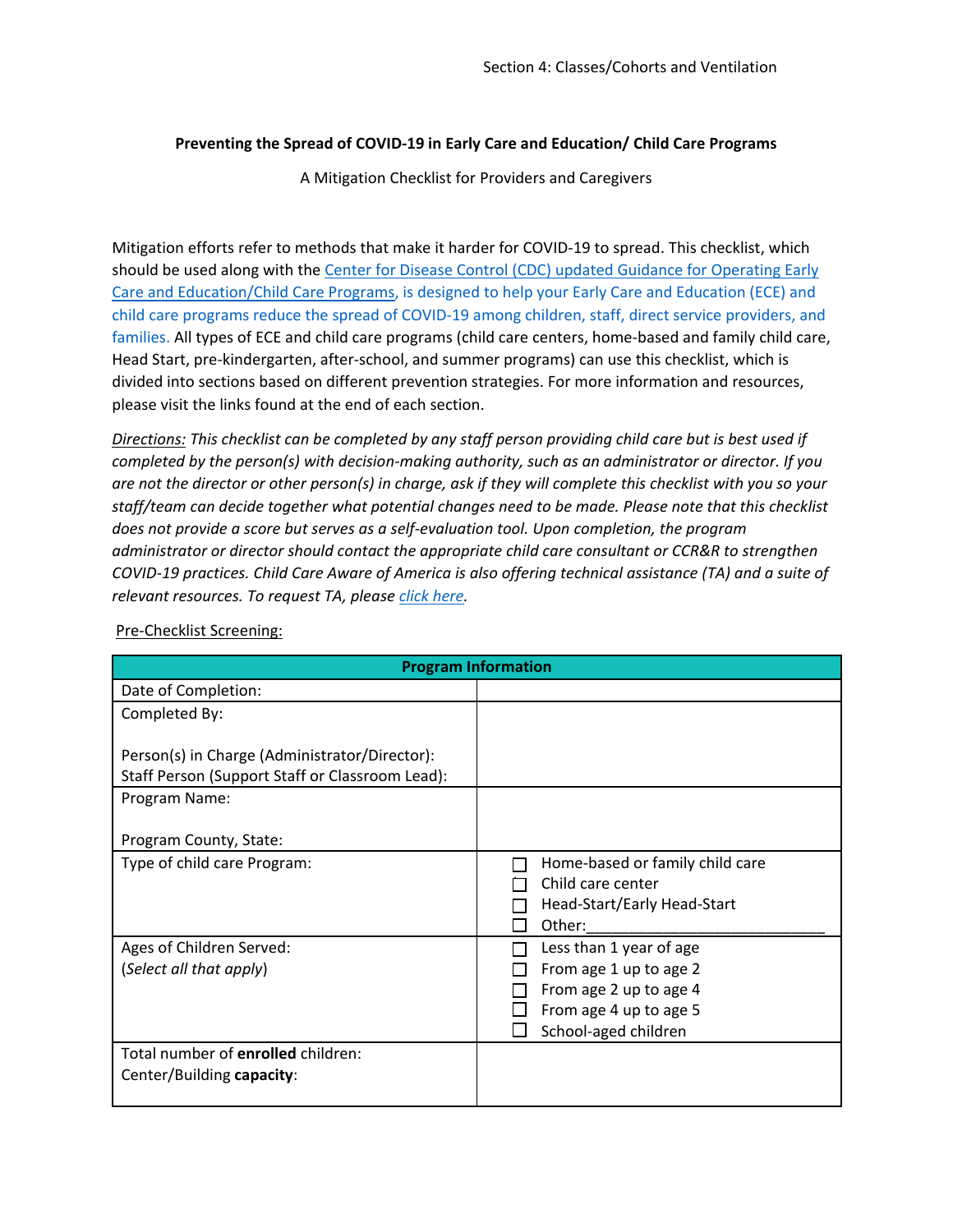| Average number of attending children:                                                |                                                                                       |  |  |  |
|--------------------------------------------------------------------------------------|---------------------------------------------------------------------------------------|--|--|--|
| (Calculate average over a 4-week period)                                             |                                                                                       |  |  |  |
| Total number of available classrooms/child-                                          |                                                                                       |  |  |  |
| occupied spaces:                                                                     |                                                                                       |  |  |  |
| Total number of in-use classrooms/child-                                             |                                                                                       |  |  |  |
| occupied spaces:                                                                     |                                                                                       |  |  |  |
|                                                                                      |                                                                                       |  |  |  |
| Service capacity of your child care facility:<br>(Capacity facility is licensed for) |                                                                                       |  |  |  |
|                                                                                      | <b>Staff Information</b>                                                              |  |  |  |
|                                                                                      |                                                                                       |  |  |  |
| <b>Total Number of:</b>                                                              |                                                                                       |  |  |  |
| <b>Full-Time Staff:</b>                                                              |                                                                                       |  |  |  |
| Part-Time Staff:                                                                     |                                                                                       |  |  |  |
| Administrative/Office Staff:                                                         | A/O:                                                                                  |  |  |  |
| Other/Support Staff:                                                                 | Other:                                                                                |  |  |  |
| Do staff travel between programs/sister-                                             |                                                                                       |  |  |  |
| programs or buildings?                                                               |                                                                                       |  |  |  |
| (If Yes, please describe how often)                                                  |                                                                                       |  |  |  |
|                                                                                      | <b>Program Points of Contact (POC)</b>                                                |  |  |  |
|                                                                                      | For child care homes and similar smaller ECE spaces, please list as most appropriate. |  |  |  |
| COVID-19 Coordinator                                                                 | Name:                                                                                 |  |  |  |
|                                                                                      | Email:                                                                                |  |  |  |
|                                                                                      | Phone Number:                                                                         |  |  |  |
| <b>Facility Maintenance</b>                                                          | Name:                                                                                 |  |  |  |
|                                                                                      | Email:                                                                                |  |  |  |
|                                                                                      | Phone Number:                                                                         |  |  |  |
| Local Public Health Agency OR child care                                             | Name:                                                                                 |  |  |  |
| Consultant                                                                           | Email:                                                                                |  |  |  |
|                                                                                      | Phone Number:                                                                         |  |  |  |
|                                                                                      |                                                                                       |  |  |  |
| State Public Health Agency (Regional Specialist)                                     | Name:                                                                                 |  |  |  |
|                                                                                      | Email:                                                                                |  |  |  |
|                                                                                      | Phone Number:                                                                         |  |  |  |
| <b>Community Information</b>                                                         |                                                                                       |  |  |  |
| Are you familiar with using local/state COVID-19                                     | Yes                                                                                   |  |  |  |
| websites to find regularly updated information?                                      | No                                                                                    |  |  |  |
| Does your ECE program direct families and staff                                      |                                                                                       |  |  |  |
| to a COVID-19 testing facility?                                                      |                                                                                       |  |  |  |
| (If yes, please provide facility information)                                        |                                                                                       |  |  |  |
| <b>Additional Information:</b>                                                       |                                                                                       |  |  |  |
|                                                                                      |                                                                                       |  |  |  |
|                                                                                      |                                                                                       |  |  |  |
|                                                                                      |                                                                                       |  |  |  |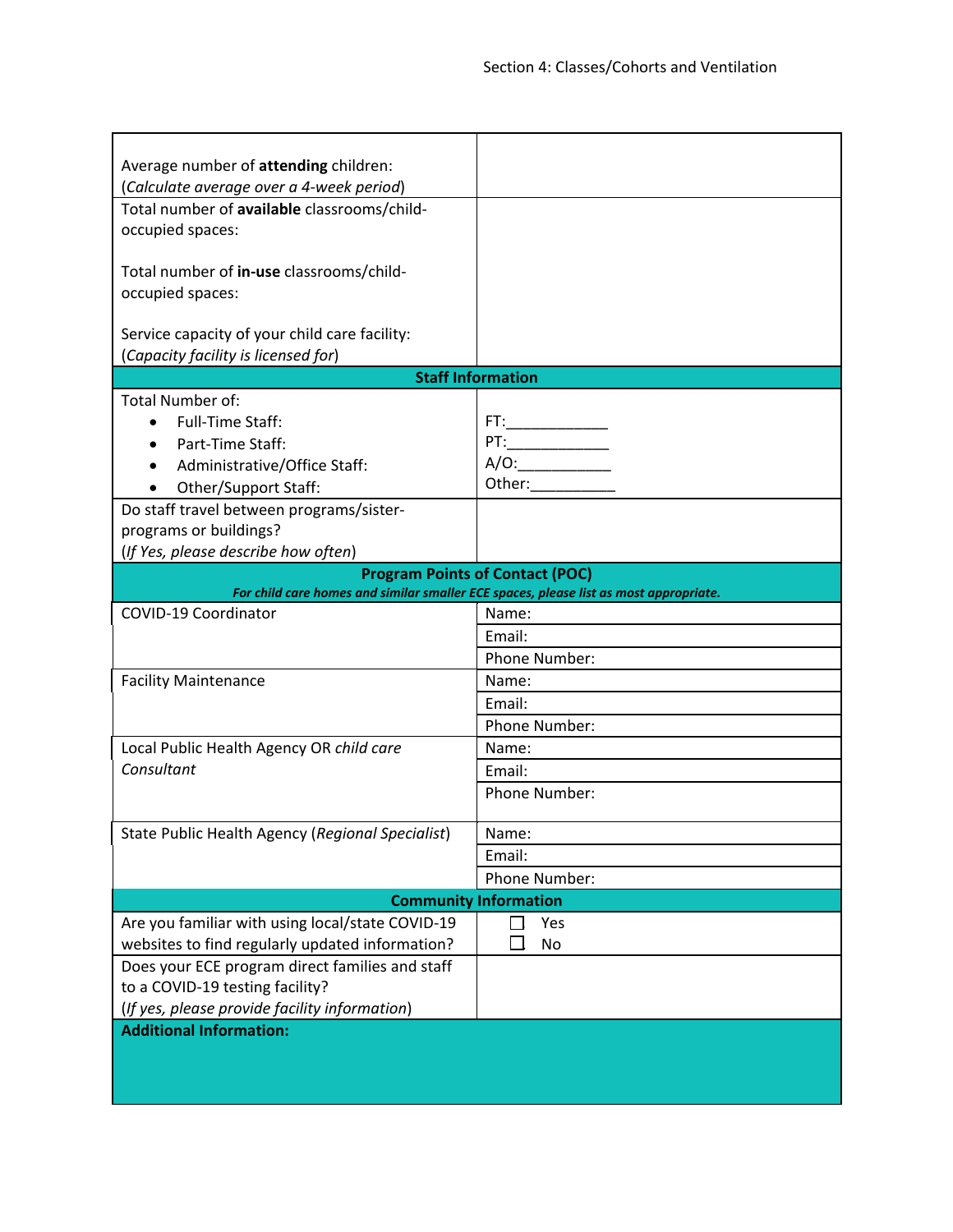## **Section 4: Classes/Cohorts and Ventilation**

a. Are children divided into groups or cohorts in which they interact with the same peers and caregiver(s) when community transmission is *medium* or *high*?

Yes ( ) No ( ) Unsure ( ) NA

b. Are close-contact activities (e.g. art, music) and playground schedules staggered to limit mixing of classes/cohorts?

Unsure  $\bigcirc$  NA

| $\bigcirc$ Yes<br>$()$ No |  |
|---------------------------|--|
|---------------------------|--|

c. Are there written procedures for increasing the distance of sleeping cots, mats, and cribs as much as possible during nap time?

| Yes | ) No |  |
|-----|------|--|
|-----|------|--|



- 
- d. If community transmission is medium or high, are program staff encouraged to have activities outside as weather permits?



e. Has airflow been improved by opening windows, doors, circulation vents, or by using portable air cleaners with HEPA filters?

| $\bigcirc$ Yes | $\bigcirc$ No | $\bigcirc$ Unsure |
|----------------|---------------|-------------------|
|                |               |                   |

f. For chest/breastfeeding parents and guardians, are there spaces physically distant (e.g. at least 6 feet apart) to allow for safe infant nursing areas?







g. Are there written procedures for van-share or bus-ride programs to maximize physical distancing during transport?

Yes  $($   $)$  No  $($   $)$  Unsure



Resources & Guidance:

- 1. CDC's quick guide to protect your child care center from COVID-19: Visual map to help create a safer child care center space.
- 2. Drop Off/Pick Up resources by Caring for Our Children (CFOC).
- 3. Check to see if your local health department or state health department has developed protocols for operating child care centers safely during COVID-19.
- 4. Resources on school bus safety for riders and drivers.
- 5. CDC's Ventilation in Schools and Childcare Programs